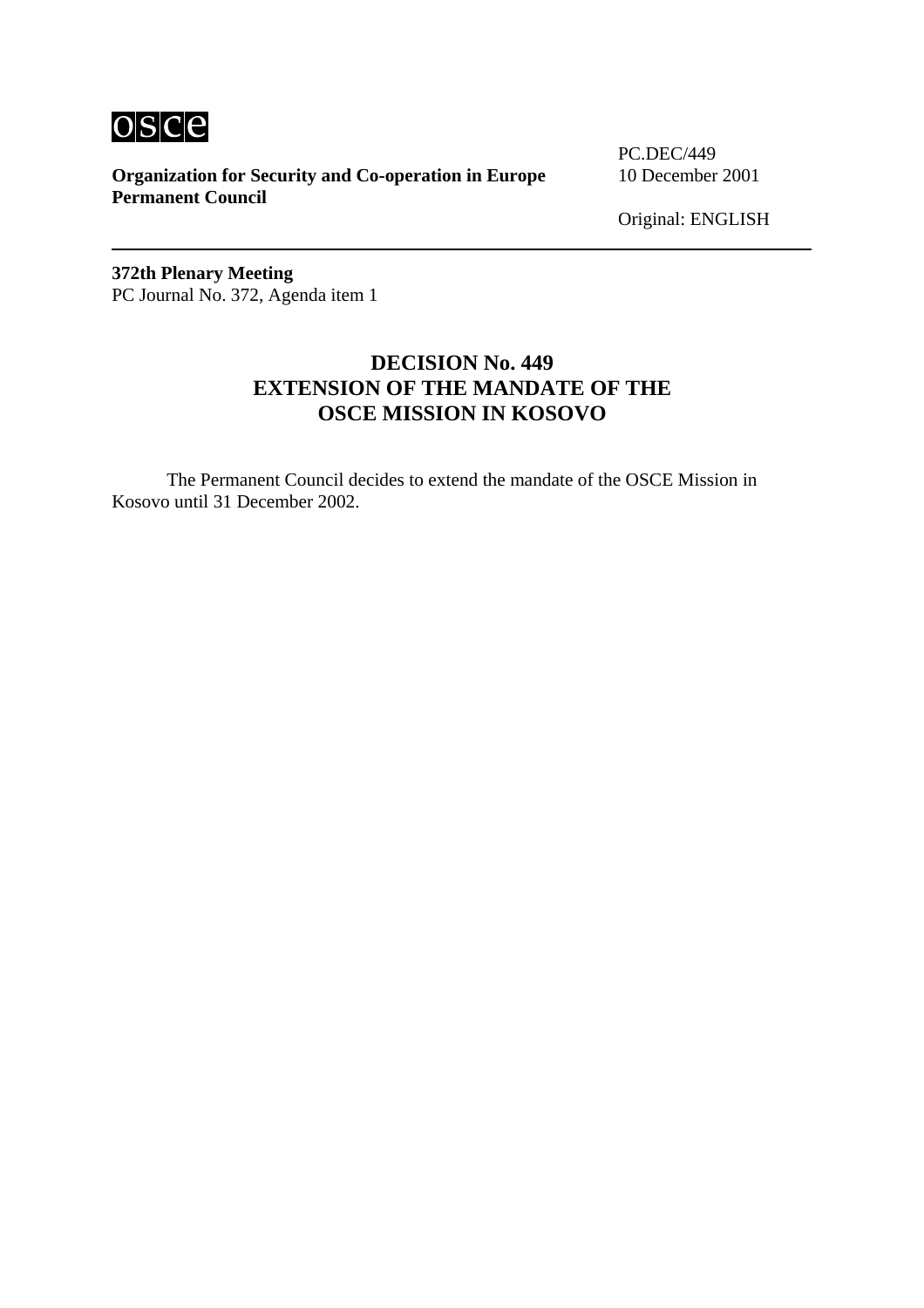PC.DEC/449 10 December 2001 Attachment 1

Original: ENGLISH

## **INTERPRETATIVE STATEMENT UNDER PARAGRAPH 79 (CHAPTER 6) OF THE FINAL RECOMMENDATIONS OF THE HELSINKI CONSULTATIONS**

By the Delegation of the Federal Republic of Yugoslavia:

"The Federal Republic of Yugoslavia has joined the consensus on the decision that has just been adopted. We reiterate our full support for the current mandate of this Mission, and we highly value its activities. Consequently, we have also supported its budget for 2002.

At the same time, we strongly believe that this decision should be fully consistent with United Nations Security Council Resolution 1244 and Decision No. 2 on Statements adopted by the OSCE Ministerial Council in Bucharest. Therefore, we understand that the name of this Mission should be OSCE Mission in Kosovo, Federal Republic of Yugoslavia.

We request that this interpretative statement be attached to the Journal of today's meeting of the Permanent Council."